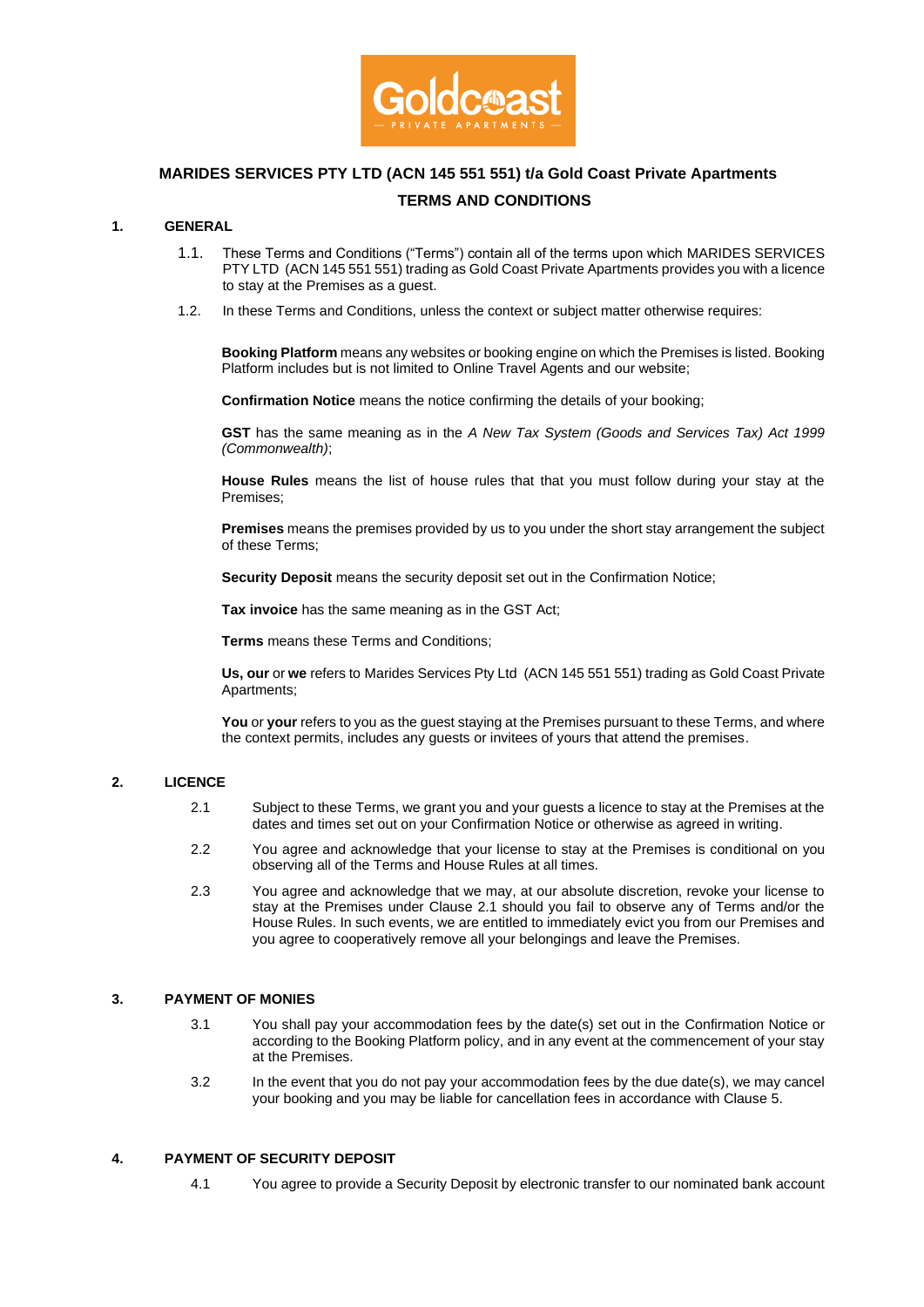or by BPOINT before or upon arrival.

- 4.2 You authorise us to deduct from your Security Deposit any charges related to:
	- a. Cancellation fees pursuant to Clause [5;](#page-1-0)
	- b. Additional guests pursuant to Clause [6;](#page-1-1)
	- c. Additional charges pursuant to Clause [10;](#page-3-0)
	- d. Indemnity claims pursuant to
		- (i) Parking (Clause [8\)](#page-2-0);
		- (ii) Use of Premises (Clause [9\)](#page-2-1); and
		- (iii) Any other loss that we are entitled to compensation for under these Terms.
- 4.3 In the event that there are any monies owing by you under these Terms in excess of the Security Deposit, you shall pay the balance upon demand and in any event within seven (7) days. Any late payment will attract interest at the rate of 2% plus the rate set out in the Penalty Interest Rates Act 1983 (Vic), with such interest to compound and accrue monthly.
- 4.4 We shall provide a Tax Invoice for any monies owing.

# <span id="page-1-0"></span>**5. CANCELLATION POLICY**

5.1 You agree that the cancellation policy listed on the Booking Platform with respect to the Premises applies to and is incorporated into these Terms.

#### <span id="page-1-1"></span>**6. NUMBER OF GUESTS**

- 6.1 You warrant that the number and details of the guests stated on the Confirmation Notice is accurate.
- 6.2 You agree that you will notify us if the number of guests increase prior to or during your stay at the Premises. You may only permit additional guests on the Premises with our prior written consent.
- 6.3 You agree that each additional guest will incur the additional charge of AUD \$30 per day for each extra guest.
- 6.4 You agree that you will provide us with proof of your identity matching with the details provided in the Confirmation Notice upon arrival, in whichever form we require.

### **7. ONSITE SERVICES**

- 7.1 You acknowledge that our apartments are fully self-contained and that we do not provide onsite concierge, room or housekeeping services during your stay.
- 7.2 You acknowledge that our apartments are located in the same building as the Hilton Surfers Paradise but the onsite management is for guests of the Hilton only.
- 7.3 You acknowledge that you shall be required to self-check-in and check-out. We shall provide the required instructions to you prior to your stay, including instructions to collect and return the access cards for the Premises *(please do not approach the Hilton management to collect or return your access cards)*.
- 7.4 You acknowledge that the towels on the Pool Deck are for guests of the Hilton only and that you shall not use the towels on the Pool Deck.
- 7.5 If you require assistance during your stay, including if you have locked yourself out of the Premises, please contact us by phone *(please do not approach the Hilton management for assistance, including in the event that you lock yourself out of the Premises)*.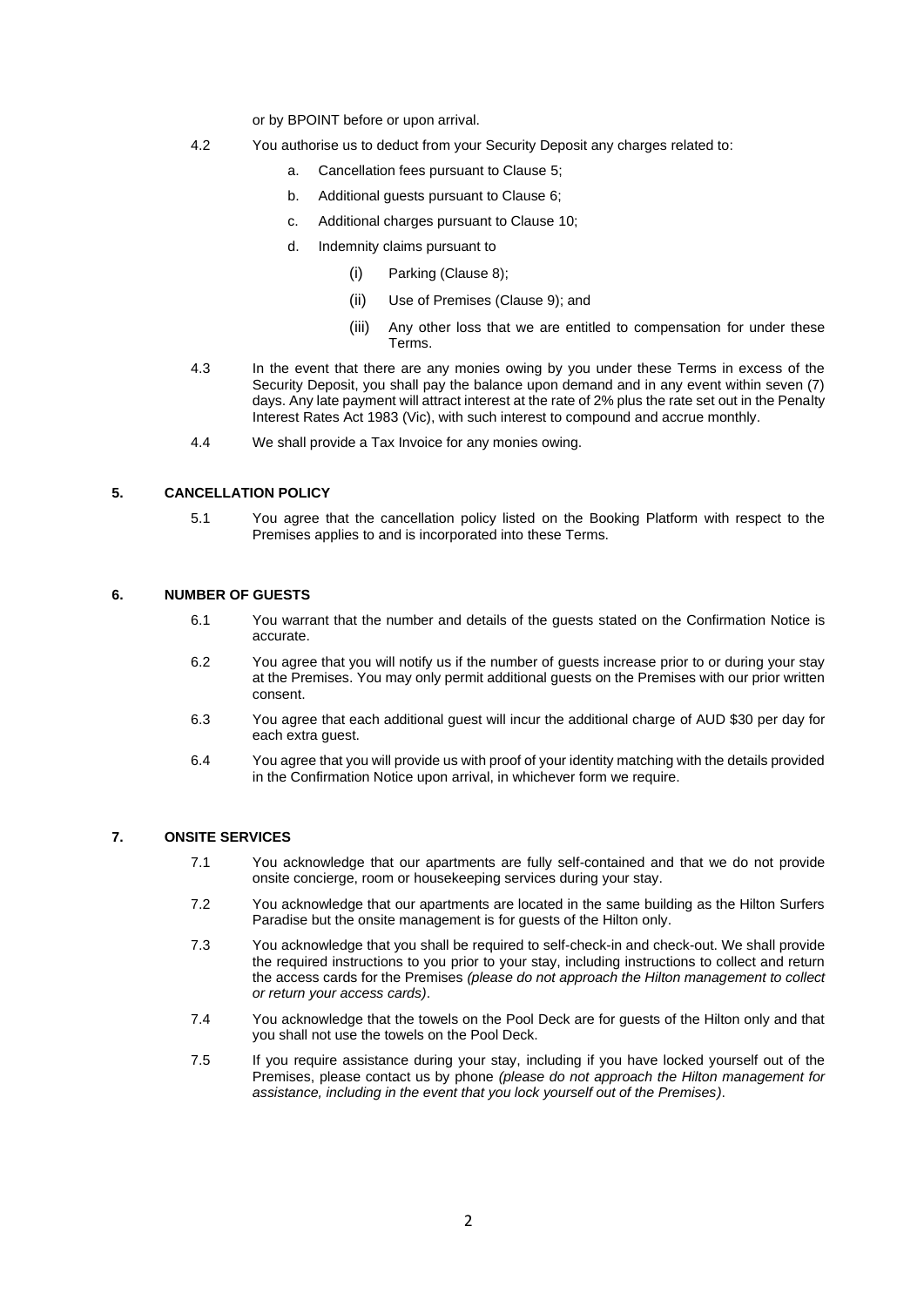# <span id="page-2-2"></span><span id="page-2-0"></span>**8. PARKING**

- 8.1 If there is any parking provided for your stay with us, you must:
	- a. Park only in your allocated carpark(s);
	- b. Not park in any other park not allocated to you;
	- c. Not park in any other places not designated as a carpark, including any area which would obstruct traffic in the carpark (i.e. driveway or other common area); and
	- d. Drive in a safe and lawful manner, and follow any signs or other directions on the Premises or the common property.
- 8.2 We will not be responsible for, nor have any obligation to ensure, the safe custody of any motor vehicle parked in the car parking spaces nor for any goods in any such motor vehicle;
- 8.3 You acknowledge that we may suffer serious consequences, including the loss of our ability to provide short stay accommodation, if you breach this Clause.
- 8.4 You will indemnify us against any complaints and all costs, liability, loss or damage incurred or suffered by us as a result of your breach of Claus[e 8.1,](#page-2-2) including lost profit in the event that we are unable to continue to provide short stay accommodation as a result, in whole or in part, because of your breach of this Clause.

#### <span id="page-2-3"></span><span id="page-2-1"></span>**9. USE OF PREMISES**

- 9.1 You acknowledge and undertake that:
	- a. The Premises are subject to owners corporation rules, and you agree to abide by the owners corporation rules.
	- b. The Premises may have House Rules or similar and that you shall abide by such rules;
	- c. You warrant that you will not do anything which might cause nuisance, damage or disturbance to a tenant, occupier or owner of any adjacent property.
	- d. The intended purpose of your stay is for domestic purposes only, and that you are not using the Premises for commercial purposes;
	- e. You will not organise or allow the Premises to be used for any parties, functions or any social gathering involving people other than your guests listed on the Confirmation Notice without our prior written consent. You warrant that the maximum number of people that will be present at the Premises and/or the common areas of the Premises are the number of guests stated on the Confirmation Notice unless you have our written consent to permit any other persons onto the Premises;
	- f. You will not bring any pets onto the Premises without our prior written consent;
	- g. You shall keep the Premises in a clean, neat and tidy manner;
	- h. You shall not cause any harm or damage to any property. In the event that you do cause any harm or damage to any property you shall immediately notify us of that fact.
- 9.2 You acknowledge that we may suffer serious consequences, including the loss of our ability to provide short stay accommodation, if you breach this Clause.
- 9.3 You will indemnify us against any complaints and all costs, liability, loss or damage incurred or suffered by us as a result of your breach of Claus[e 9.1,](#page-2-3) including lost profit in the event that we are unable to continue to provide short stay accommodation as a result, in whole or in part, because of your breach of this Clause.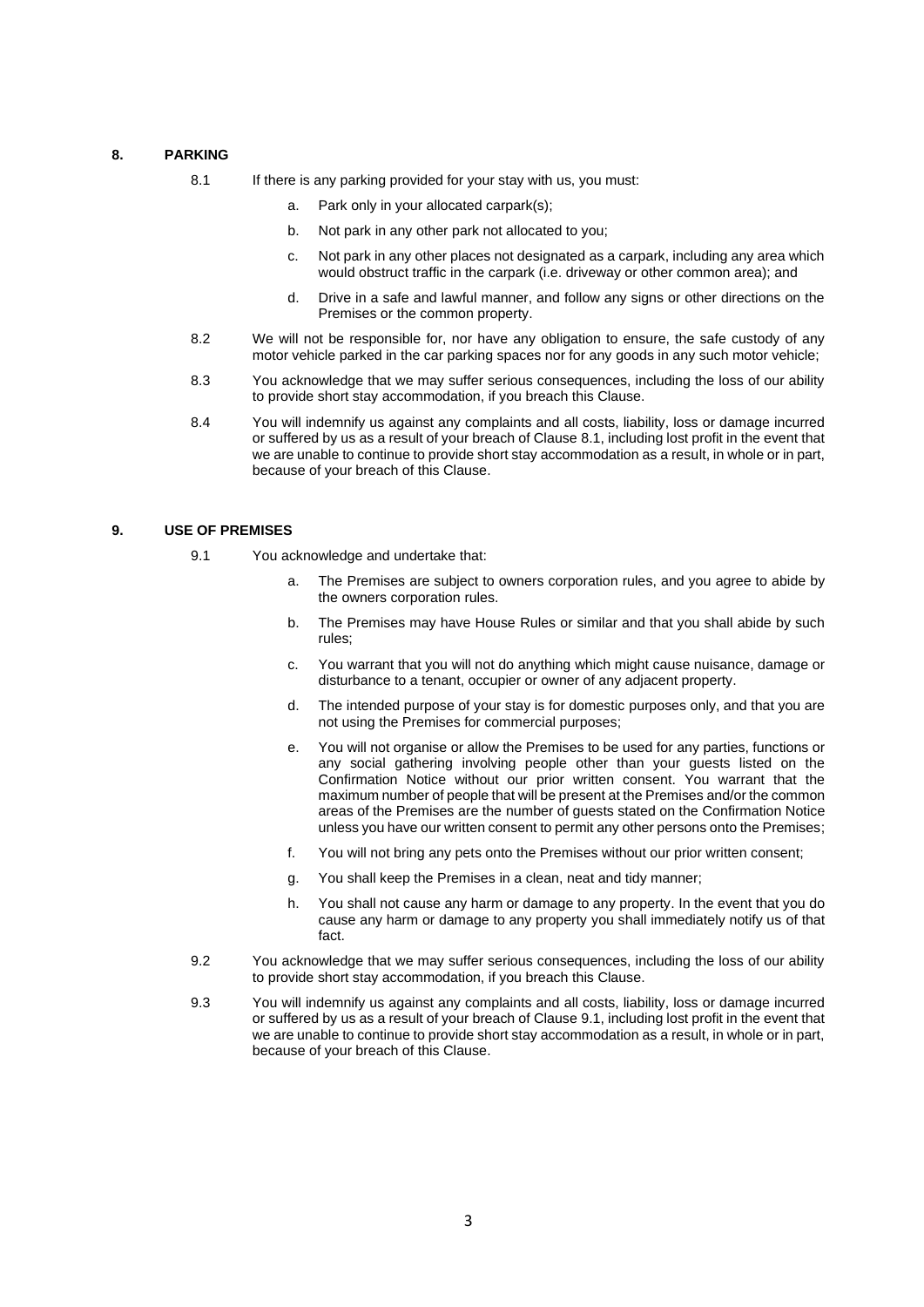## <span id="page-3-0"></span>**10. OTHER CHARGES**

- 10.1 You agree that the following conditional additional charges are applicable:
	- a. Loss of key or fob: AUD \$150 per key / fob and
	- b. Call out fee if you are locked out of the premises: AUD \$100 per call
- 10.2 Without limiting any other Terms, you acknowledge and agree that the following charges might be applicable if you fail to comply with these Terms:
	- a. Cleaning and garbage removal charges;
	- b. Repair charges;
	- c. Charges to replace any missing items and missing linen;
	- d. Any other charges that might be required to restore the premises to its original condition.

#### **11. OUR SERVICE TO YOU**

- 11.1 Our services come with guarantees that cannot be excluded under the Australian Consumer Law. For major failures with the service, you are entitled:
	- to cancel your service contract with us; and
	- to a refund for the unused portion, or to compensation for its reduced value.

You are also entitled to be compensated for any other reasonably foreseeable loss or damage. If the failure does not amount to a major failure you are entitled to have problems with the service rectified in a reasonable time and, if this is not done, to cancel your contract and obtain a refund for the unused portion of the contract.

- 11.2 Subject to the above, you acknowledge that the description of the Premises is intended as a guide only and that the condition the Premises, and the facilities and services available, may vary from time to time, including for reasons outside of our control.
- 11.3 If we are unable to provide you with accommodation for any reason, we may, in our discretion, provide you with alternative accommodation.

#### **12. CANCELLATION**

- 12.1 Sometimes it becomes necessary for us to cancel a booking. We may cancel your booking at any time for any reason. If it becomes necessary for us to cancel your booking, we shall notify you as soon as possible after it becomes apparent to us that we can no longer maintain your booking.
- 12.2 If we cancel your booking in circumstances other than as a result of your breach of these Terms, we shall refund any prepaid amount paid by you.
- 12.3 We shall not otherwise be liable to pay you any monies as a result of us cancelling your booking.

#### **13. PRIVACY STATEMENT**

- 13.1 We may collect your personal information in the course of providing the service.
- 13.2 We may use such personal information to comply with our obligation pursuant to these Terms, to fulfil your requests for other services and to contact you about specials and other promotions.
- 13.3 We will not disclose your personal information to third parties except as reasonable required to conduct our business or as required by law.